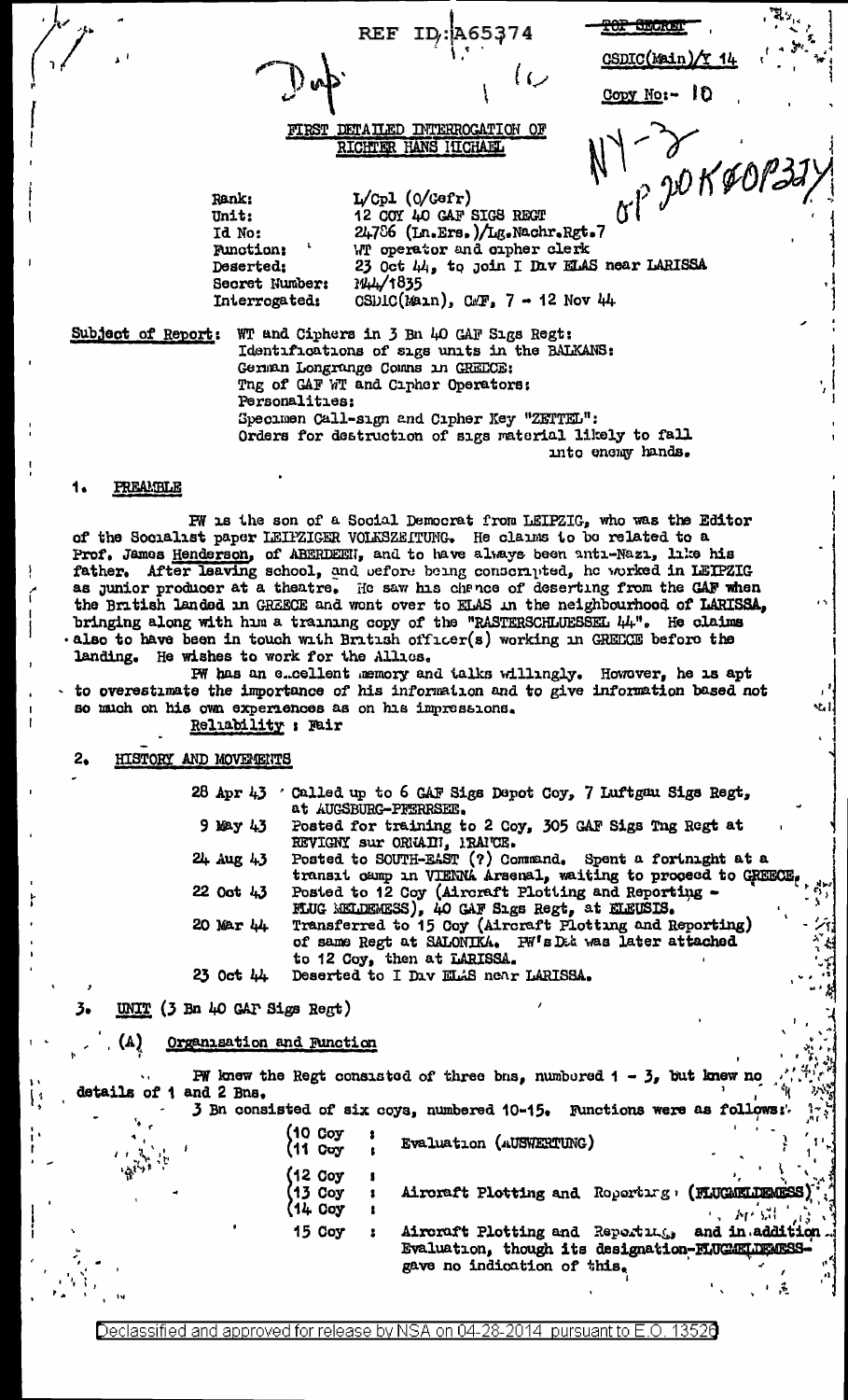REE-ID: A65374

# CSDIC(MAIN)/Y 14

The number of dets in coys varied. Some had as many as nine. 13 and 44 Coys included Plotting, Telephone and WT dets (1988, FERNSPRECH and FUNK TRUPPS). 15 Coy came under the orders of FLUKO SALONIK.

Note: No further information is given in this report on working methods in evaluation, plotting and reporting, which have been dealt with by CSDIC Air CMF.

# (B) WT Equipment

Coys in 3 Bn were equipped with FuGe 3 and FuGe 10, and also with sets<br>of French manufacture called SARAM-Bronzavia. These were of two types, one referred<br>to as the 3/10 - 100 Watt (French 160 W), and the other called the A 60m aerial was used.

#### (c) **WT** Communications

a) Call-signs

These were issued to the unit monthly. The orderly room gave out the call-sign for the day to the WT operators. Sometimes the previous month's list of call-signs was used in reverse order.

If communications were found to be difficult between WT stns (TRUPP STATION) the c/s would be signalled in between the designation of the det being called. The designation of a det was arrived at by adding the number of the det to the number of the coy to which it belonged; thus 12 Coy with three dats would have the designations 121, 122 and 123.

### b) Frequencies

Coys in 3 Bn used two frequencies, the Airoraft Reporting Frequency (FLUCELDEWELLE) and the Command Frequency (BEFEHLSWELLE). The latter was used chiefly for sigs admin traffic.

Aircraft Reporting Frequency : 3 Bn was on FLUCAELDEWELLE SUED GRIECHENLAND, which included the area from the Islands to SALONIKA. During Oct 44 this was as follows:

| Gorman Summer (war) Time | Frequency |
|--------------------------|-----------|
| 0800-1630                | 3792 kcs  |
| 1630-0800                | 3118 kos  |

Note : Aircraft Plotting and Reporting units North of SALOHIKA were on the FLUGAELDEWELLE SUED-OST or BAIKAN.

Command Frequency : 3 Bn was on the BALKANS Command Frequency (BALKANBEFEHLSWELLE). The following signals were used to order units concerned to use this frequency :-

| Bn to coys |                | 1X1                   |                      |   | "change to frequency" |                  | MELCHIOR (codename) |
|------------|----------------|-----------------------|----------------------|---|-----------------------|------------------|---------------------|
|            | 11 Coy to dets | <b>BFR</b>            | ĸ                    |   |                       | <b>MELCHIOR</b>  |                     |
|            | 12 Coy to dets | XOX                   | n                    | Ħ | n                     | <b>LIELCHIOR</b> | 2                   |
|            | 13 Coy to dets | <b>POY</b>            | Ħ                    | ₩ | n                     | MELCHIOR         | 3                   |
|            | 14 Coy to dets | .7                    | n                    | n | n                     | <b>MELCHIOR</b>  | 4                   |
|            | 15 Coy to dets | K Zero N <sup>"</sup> |                      | n | n                     | MELCHIOR         | 5                   |
|            |                |                       | (tıll summer 44 MOM) |   |                       |                  |                     |

### c) Codenames

 $\sim$   $\sim$ 

The following codenames were in use within 3 Bn at various times dates are given below :-

| <b>FORMATION OF UNIT</b>                                                                                                                                  | Codename                                                               | <b>Till when used</b>                            |
|-----------------------------------------------------------------------------------------------------------------------------------------------------------|------------------------------------------------------------------------|--------------------------------------------------|
| ACC CAF SOUTH-EAST (Edeur der LW Sued-Ost)<br>Plotting Room HQ 3 Bn 40 GAF Sigs Regt<br>Formerly Plotting Room of above,<br>later 10 Coy 40 GAF Sigs Regt | <b>ZENTAUR</b><br><b>KEULE, SENATOR</b><br>BIRKENKRIED<br><b>KEULE</b> | 99<br>About Jan 44<br>Till withdrawal in         |
| Plotting Room HQ 15 Coy (Zentrale 15 Kp)                                                                                                                  | <b>FALKE.</b>                                                          | <b>GREECE</b><br>After Aug 44 till<br>withdrawal |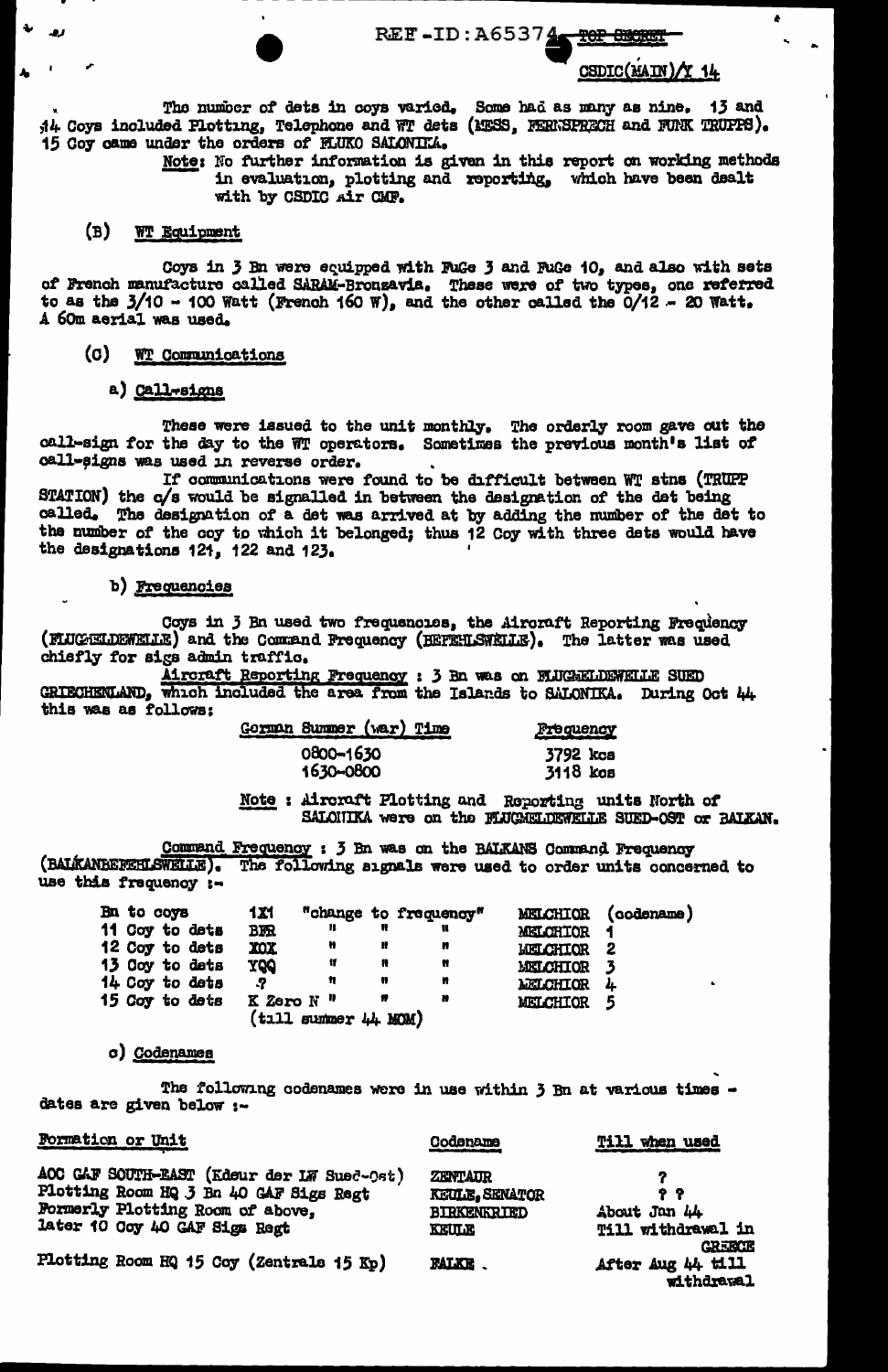| $\mathbf{r}$ at                                          | REF ID:A65374                                                                   | CSDIC(MAIN)/Y 14     |
|----------------------------------------------------------|---------------------------------------------------------------------------------|----------------------|
| *Evaluation Office of above<br>(Auswertung der Zentrale) | STORCHENGEST                                                                    | Withdrawal in GREECE |
| HQ 3 Coy 26 Tech Bn                                      | <b>SILBERHOCHZEIT</b>                                                           | Withdrawal in GREECE |
| HQ 7 Coy 4 SS Police<br>PG Div                           | <b>FIRSTAUFSEHER</b><br><b>KAUFHAUS</b><br>(from beg Oct due to change monthly) | Aug 44<br>end Sep 44 |
| d)<br>Ciphers                                            |                                                                                 |                      |

<del>101<sup>\*</sup> Uncrei<sup>n</sup></del>

÷.

### 1) "RASTERSCHLUESSEL 44"

Orders announcing the introduction of this cipher, and copies for tng purposes, were received by 3 Bn in mid Jun 44. Operators were given instructions in its use, but the orders stated that owing to difficulties in distributing the forms, etc., the LWSONDERDOPPELKASTENSCHLUESSEL was to be used after 1 Jul 44, (see iii below), until further notice. In Oct 4+ FW's Det received the forms at last, but by mistake, as another Coy HQ had thought that his Det belonged to it, instead of to another Coy! This cipher was NOT used for comme, when the British landed in GREECE, by any unit in 3 Bn, but PW thought it might have been used by other units, possibly in CRETE.

### 11) DOPPELK.SIENSCHLUESSFL

This type of cipher was used by PW's unit till the end of Jun 14. It was known as NACHRICHTENSCHULESSEL whon used by coys, and as TRUPPENSCHLUZINGU when used by coy sub-units. The difference lay in the use to which the same cipher was put. In the former case it wes used to recipher each bigram on the same key, whereas in the latter case it wall used for enciphering only. Thus the clear bigram AV would read :

in NACHRICHTEVSCHLUESSEL clear  $AV = XC$ :cipher = HW:recipher - signalled **10 TRUPPENSCHLUESSEL** clear  $\mathcal{N} = \mathbf{X} \mathbf{C} - \mathbf{S} \mathbf{I}$ gnalled Keys were changed every three hours. Period was 21 (twentyone).

## iii) LUFTWAFFENSCHDERDJPPELKASTENSCHLUESSEL

This was introduced w.e.f. 1 Jul 44 by order of the SO-in-C (HONARUE). Daily tables of six boxes marked A, B, C, D, E and P, were issued for Jul 44 with three-hourly keys. 3 Bn then received orders to use the same tables for Aug 44, in reverse order, i.e. tables for 31 Jul to be used on 1 Aug, and so on.

The same tables were also used during Sep and Oct 44, with the following alterations:-

In Sep the same daily tables were used for each corresponding day of Aug. and the keys were reversed, i.e. if on 1 Aug from 0300 to 0600 hrs the key read FC (Boxes F and C), on 1 Sep from 0300 to 0600 hrs the key read CF (Boxes C and F).

In Oct the following tables were used. On 1 Oct tables for 31 Jul were used, and on 2 Oct 'ables for 1 Jul and so on, 3 Oct using tables for 2 Jul, WITH THE ADDITIONAL ALTERATION of converting keys (box-indicators) A, C and E to read B, D and F respectively. For instance, if the key for 7 Jul - which was used on 8 Oct - read for 0600 to 0900 hrs FC, it was changed to ED, F being equal to E and C to D, boxes ED being used for that three-hourly period.

1v) Enigma Machine Cuphur

3 Bn Hg used enight mac'dine cipher for its comms with the Plotting Rooms (sometimes at Cby HQ, some'ines at Hn or Regtl HQ) and higher formations.

#### 44 SIGS IDENTIFICATIC 3

Unit

Location

GAF Sigs Regt SCUIH-EAS" (Im Pot Sued-Ost) ATHENS (?) 3 Bn "G" of above unit (Intercept) Probably nr SALONIKA I Coy (Trensit Coy) of above unit (moved to PANCEVO at end 43) Intercept Unit known by codename "SUEDFUNK" **PARNASSUS**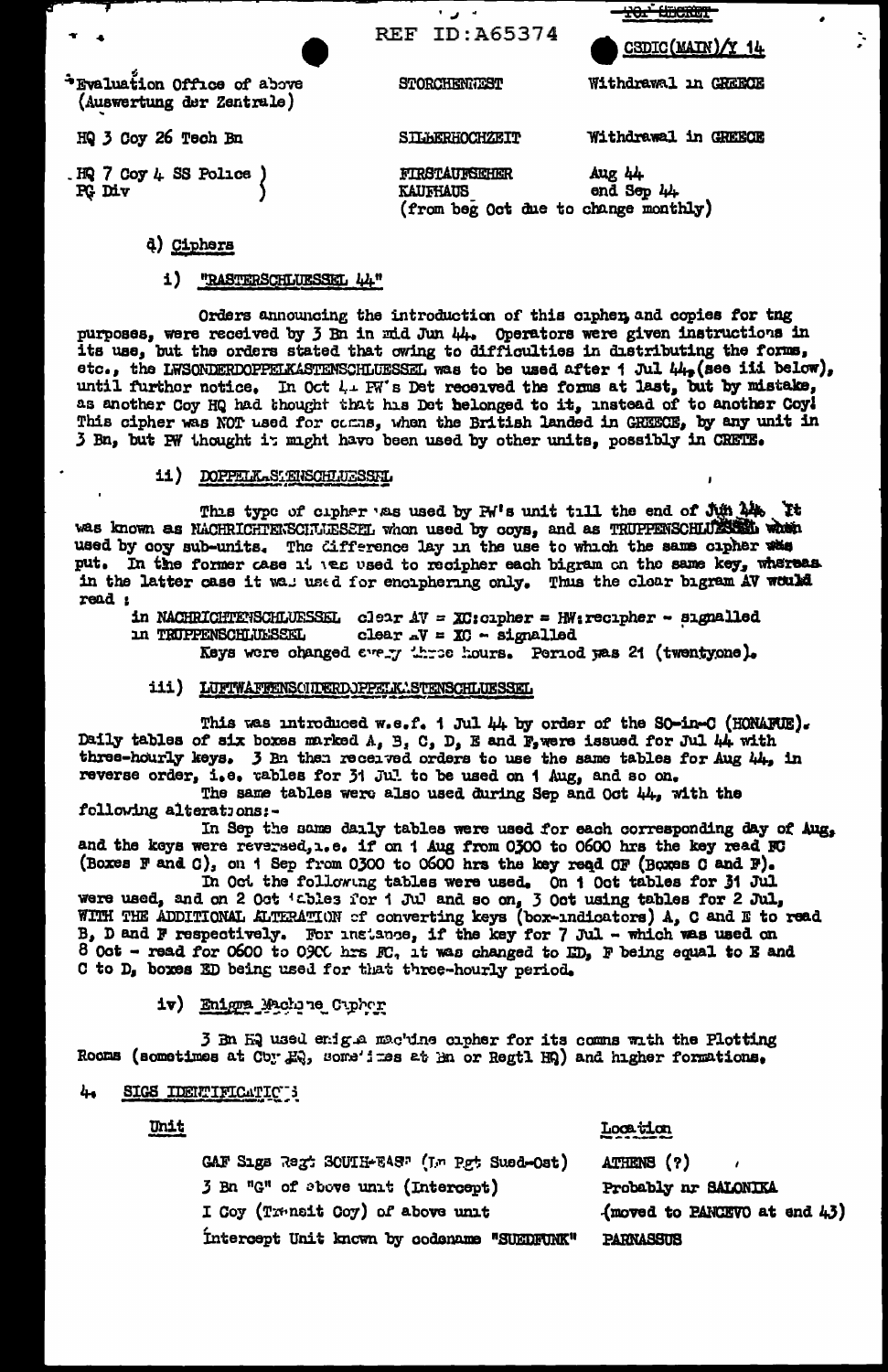CSDIC(MAIN)/Y 14

**TOP SEGREEP** 

**KALAMAKI** 

**CRETE BELGRADE** 

ò

**Fitters and Maintenance Unit** (S und I Stelle); looked after CAF sigs eqpt and Radar eqpt

**Mitters and Maintenance Units** as above

1/GAF Sigs Special Service Coy 13 GAF Sigs Special Service Coy (both either u/c 40 GAF Sigs Regt or CAF Sıgs Regt SOUTH-EAST)

#### 5. **IP NOS**

| 3 Bn 40 GAF Sigs Regt   | L 05440 |
|-------------------------|---------|
| 12 Coy 40 GAF Sigs Regt | L 55516 |
| 5 Coy 40 GAF Sigs Regt  | L 07149 |

#### 6. GERMAN LONG RANGE COMNS IN GREECE

لدامات المراجح لميميو

In Sep 43 the Germans set up a teleprinter 10 kms outside SALONIKA (between MIKRA and SEDES) which was supposed to make tests for comms with the OKW in EAST PRUSSIA. Codename was SAEGEFISCH.

3 Bn "G" of GAF Sigs Regt SOUTH-EAST as at beg Oct 44, had an 800 Watt trunsmitting stn known by the codename EHRENMAL. Probably near SALONIKA.

 $\sim$   $\sim$   $\sim$ 

 $REF_{L}ID: A65374$ 

and a contract

#### TRAINING OF CAF WT AND CIPHER OPERATORS 7.

PW was trained between May and Aug 43 in 2 Coy 305 GAF Sigs Tng Regt, at REVIGNY sur ORNAIN, FRANCE. The course was supposed to last only two months, but dragged on for nearly four months. Training, in addition to basic inf the, included<br>WT work and machine cipher. Flying personnel as well as ground personnel were<br>two indices the course on machine sinkers that it was being trained during the course on machine ciphery though it was known as "Recruits' Course for WT Station Operators (Cround)" = LEHRGANG FUER REKRUTENBETRIEBSFUNKER (BODEN).

The programme was as follows :-

## First to third weeks:

Introduction to WT tng and scope of work, Recruits were told that they would be expected to operate the mest secret cipher machine, the Enigma. Training with the busser till a speed of 20 to the minute was

reached.

## Fourth and subsequent weeks:

Parallel tng in WT work and machine cipher. Training on Pack set "b", Mark II. Q Code. Tuning and Netting. Training on 5-Watt sender after fifth week.

A speed of 50 to the minute was considered sufficient in the case of ground staff, of 30 to the minute in the case of flying or potential flying personnel.<br>Work on the Enigma was taught to teams of three, but it was said that two could work the machine if absolutely necessary.

#### 8. PERSONALITIES

 $(a)$ 3 Bn 40 GAF Sigs Regt

|            | Major SCHWINDT     |
|------------|--------------------|
| <b>Hpt</b> | WEIHERMUELLER      |
| Hpt        | LANCE              |
| Lt         | WUENSCHMANN        |
| $0/1$ t    | <b>MOSER</b>       |
| Hpt        | UNDEUTSCH          |
| Hpt        | <b>OFFENHAUSER</b> |

 $OC$  Bn in Bn HQ 00 10 0oy<br>00 12 0oy 00 15 Coy In Bo Formerly in Bn. Transferred to 2 Bn HQ in Nov  $43.$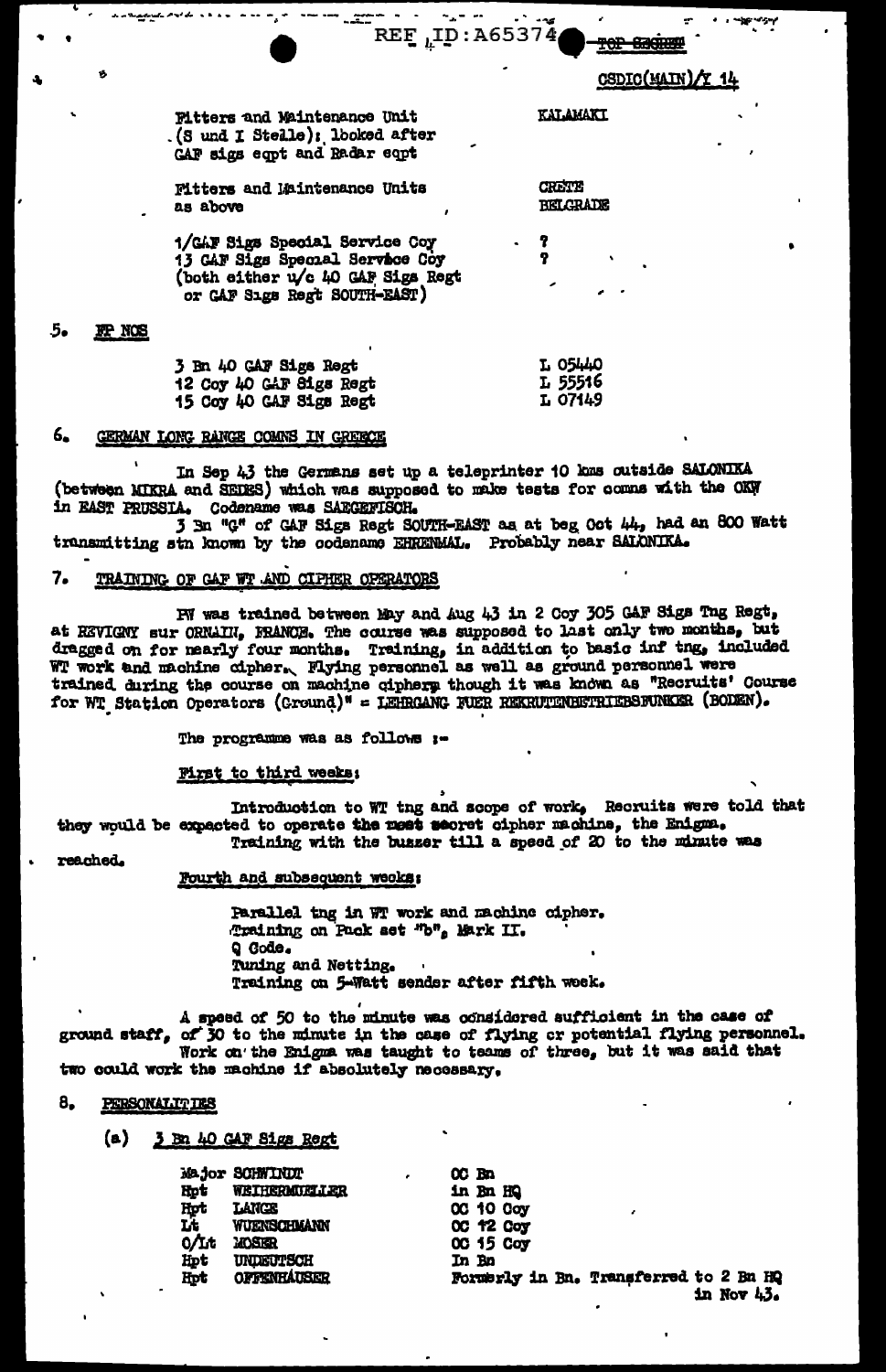REF-ID: A65374

 $\pmb{\mathsf{I}}$ 

T

i,

 $\overline{a}$ 

 $\bar{\pmb{\cdot}}$ 

 $\ddot{\phantom{0}}$ 

# TOP SECRET

CSDIC(EAIN)/Y 14

è.

| <b>o/it</b>            | <b>JOST</b>        | in Bn                                   |
|------------------------|--------------------|-----------------------------------------|
| Q/Lt                   | FEISCHE            |                                         |
| $Q$ Lt                 | NICKEL             |                                         |
| Lt                     | <b>FEIGE</b>       |                                         |
| Lt                     | GOTZEN             |                                         |
| Lt                     | <b>MICHLIK</b>     |                                         |
| Lt                     |                    |                                         |
|                        | <b>JENTSCH</b>     | Ħ                                       |
| Lt                     | MERGLER            |                                         |
| Lt                     | <b>LUNGWITZ</b>    |                                         |
| $O/$ Fw                | HOPMANN            | $1/c$ WT stn in 12 Coy                  |
| Iw                     | <b>BACKHOEFER</b>  | Pitter or mechanic in 12 Coy            |
| ľw                     | <b>OPITZ</b>       | 1/c Sigs maintenance in 12 Coy          |
| Fw                     | <b>WEGI</b>        | In $12$ Coy                             |
| Fν                     | <b>PEPER</b>       | In $12$ Coy $(?)$                       |
| HptFw                  | <b>SCHUBERT</b>    | In $15$ Coy                             |
| O/Fw                   | <b>SCHWENKE</b>    | In $15$ Coy                             |
| Iw                     | LICKNERS           | i/c WT tng at Bn Sigs School nr ATHENS  |
| Fw                     | <b>DORNER</b>      | Formerly in 13 Coy. About mid Sep 44    |
|                        |                    | said to have gone over to partisans on  |
|                        |                    | PAROS or NAXOS.                         |
| Fw                     | <b>FELLATER</b>    | 1/o WT stn of Plotting Room HQ Bn       |
| Gefr                   | <b>STBER</b>       | Worked in Telephone Exchange of above   |
|                        |                    | Plotting Room. Very anti-Nazi. Poet and |
|                        |                    | former communist.                       |
|                        | O/Gefr HORNBOGNER  |                                         |
|                        |                    | WT operator in 3 Bn<br>ĸ                |
| O/Gefr HIRLO           |                    | n                                       |
| O/Gefr WEBER           |                    | n                                       |
| O/Gefr KEITZ           |                    |                                         |
| O/Gefr POHL            |                    | ĸ                                       |
|                        | O/Gefr ANDRESSEN   | u                                       |
| 7                      | PROKOP             | A/o reporter in Bn                      |
| የ                      | <b>SUEIDERKANN</b> |                                         |
| የ                      | <b>ZIGAN</b>       |                                         |
| 7                      | <b>ARNOLD</b>      |                                         |
| 9                      | <b>DIMER</b>       |                                         |
| 7                      | <b>STRACK</b>      |                                         |
| īν                     | ZIKRKE             | In Bo                                   |
| Rγ                     | <b>JURISCHK</b>    | Ħ                                       |
| Iw                     | <b>REINKE</b>      | ĸ                                       |
| $\mathbf{F}\mathbf{w}$ | <b>LUNKEWITZ</b>   |                                         |
| $\mathbf{F}$ v         | LOOS               | n                                       |
| $Fw$                   | <b>JASPERS</b>     |                                         |
| $\mathbf{F}$ v         | <b>GRASKE</b>      |                                         |
| Fv                     | <b>ROLOFF</b>      |                                         |
| Fν                     | <b>KOHUT</b>       |                                         |
| Fw                     | <b>RELIGHENAU</b>  |                                         |
| Ţν                     | HOHMANN            | $,$ "                                   |
| Fν                     | LEIGERS            |                                         |
| Tw.                    | GEOGER             | ĸ                                       |
| Uffz                   | <b>JAKOB</b>       |                                         |
| Uffz                   |                    | V                                       |
|                        | <b>WAGNER</b>      |                                         |
| Uffz                   | <b>BOEHM</b>       |                                         |
| Uffz                   | WIESE              |                                         |
| Uffz                   | HAREK              | a,                                      |
| <b>Uffz</b>            | <b>BLUM</b>        |                                         |
| Uffz                   | VADDER             |                                         |
| Uffz                   | WEISHEIT           |                                         |
| Uffz                   | <b>SCHILEMANN</b>  |                                         |
| Uffz                   | <b>OSTERHOLT</b>   |                                         |
| Uffa                   | EGGELING           | ĸ.                                      |
| Uffz                   | <b>GLERSCH</b>     |                                         |
| Uffa                   | WEITZENDORF        | n<br>٠                                  |
| Uffz                   | WERNER             |                                         |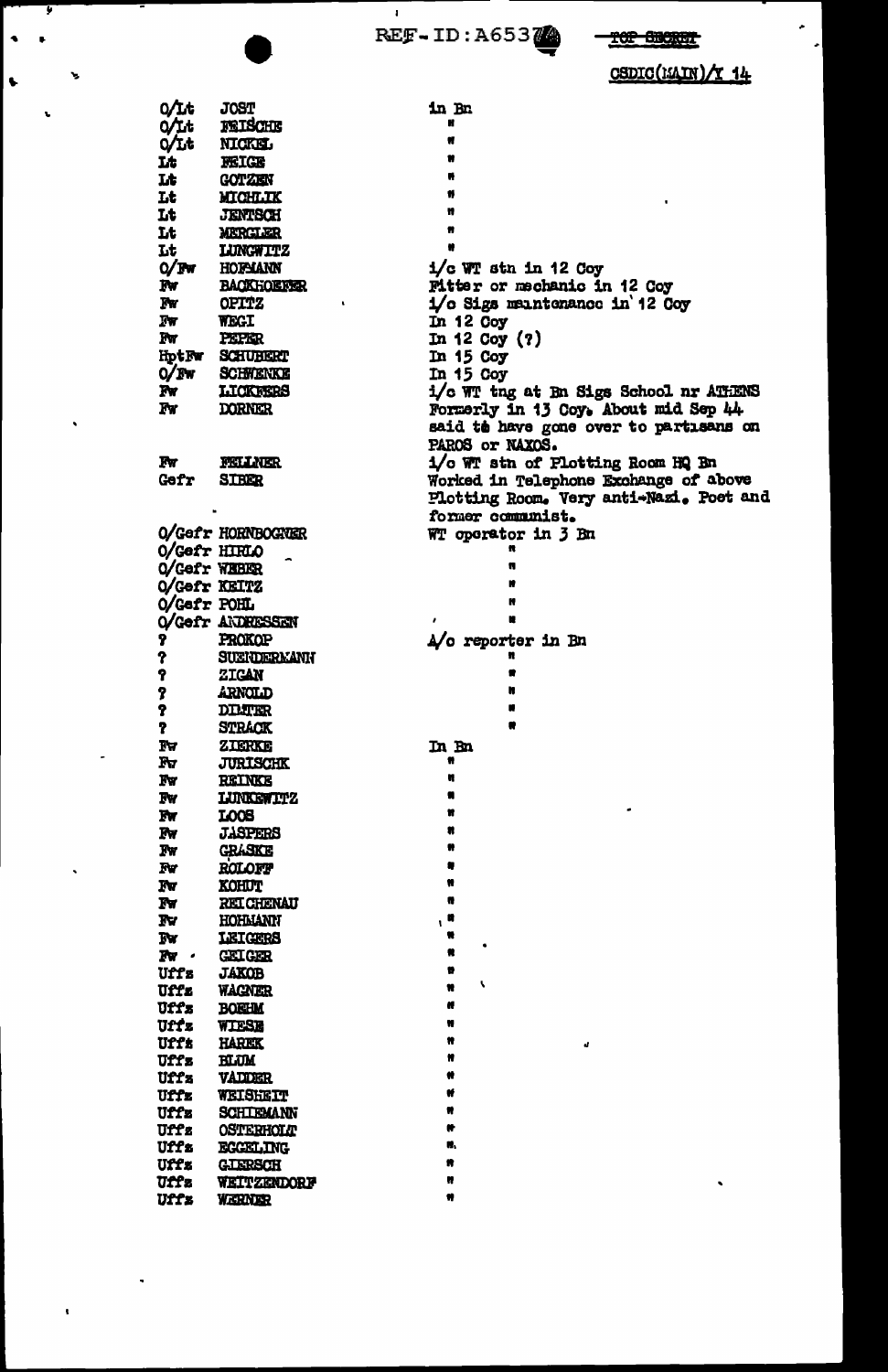

2 Coy 305 CAF Sigs Tng Regt (Aug 43)

| O∕Lt    | <b>BEISSTANGER</b> |
|---------|--------------------|
| Lt      | <b>PLACENS</b>     |
| Q/Fw    | <b>SCHUELDER</b>   |
| $O$ /Fw | <b>KALETTA</b>     |
| $Q$ Pw  | <b>RICHTER</b>     |
| Tw      | SCHEUNGRAB         |
| Uffz    | <b>GRETBIG</b>     |

OC Coy<br>2nd 1/0 Coy Instructor in Coy On course (flying personnel)  $\pmb{\mathsf{M}}$  $\mathbf{u}$  $\pmb{\mathfrak{m}}$  $\mathbf{r}$ 

Hithagall Major

H.T. SHERGOLD, Major, I.O.<br>Army Section,<br>CSDIC(Main), CMF.

z

 $C.S.D.I.C.$  (Main),  $C.M.F.$  $21$  Nov  $44$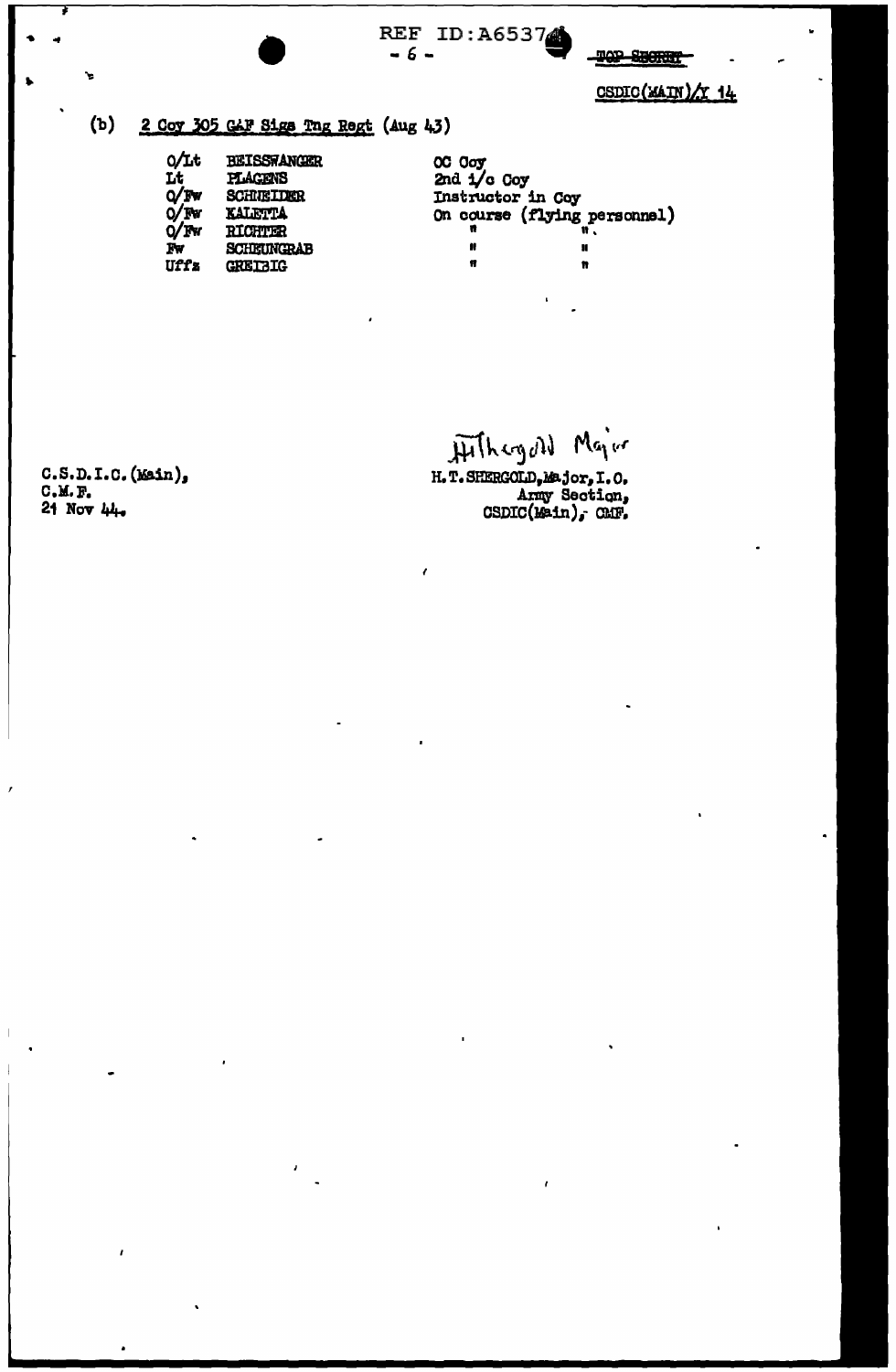|                                                                                | AFFERIULA "A"                                                     |                                 | <del>tor digual</del> |                            |  |
|--------------------------------------------------------------------------------|-------------------------------------------------------------------|---------------------------------|-----------------------|----------------------------|--|
| ۳,                                                                             |                                                                   |                                 |                       | CSDIC(MAIN)/Y 14           |  |
| ÷                                                                              | , SPECIMEN OF CALL-SIGN AND CIPHER KEY "ZETTEL"                   |                                 |                       |                            |  |
|                                                                                | ISSUED TO WT AND CIPHER OPERATORS                                 |                                 |                       |                            |  |
|                                                                                |                                                                   |                                 |                       |                            |  |
| ╭                                                                              | (drawn by PW from memory)                                         |                                 |                       |                            |  |
|                                                                                |                                                                   | Datum (Date)                    |                       | Uhrzeit (Time)             |  |
| Rufzeichen und Schluesselmittel fuer den<br>Call-signs and Cipher keys for the |                                                                   | .                               |                       |                            |  |
| (Name der Funkbezichung)<br>Type of Wireless link                              |                                                                   |                                 |                       |                            |  |
| Sammelr fzeichen<br>All stations call-sign                                     | $e.g.$ IRJ                                                        | e.g. a s c (auf Ausweichswelle) |                       | (on alternative frequency) |  |
| Weitere Namen<br>Other call-signs                                              |                                                                   |                                 |                       |                            |  |
| (Weitere Runkbezichungen)<br>Other wireless links                              |                                                                   |                                 |                       |                            |  |
| Abstimmung am  un  Uhr<br>Quittungszeit<br>Netting/Tuning on at  hrs           |                                                                   |                                 |                       |                            |  |
| Maschinenschluessel<br>Machine Key                                             |                                                                   |                                 |                       |                            |  |
| Steckverbindungen<br>Plug connections                                          |                                                                   |                                 |                       |                            |  |
| a e                                                                            | $z_j$ ,. (10 Paare)                                               |                                 |                       |                            |  |
|                                                                                | 10 pairs                                                          |                                 | Ringstellung          |                            |  |
|                                                                                |                                                                   |                                 | ("ring" setting)      |                            |  |
| Kenngruppen (4)<br>KKS<br>Recognition group                                    | <b>burgeit</b> (Time)<br>0300 - 1100                              | III                             | 16<br>02<br>V         | Q4<br>τ                    |  |
|                                                                                | $1100 - 1900$                                                     | V                               | I                     | III                        |  |
|                                                                                | $1900 - 0300$                                                     | I                               | III                   | $\mathbf{v}$               |  |
|                                                                                |                                                                   |                                 |                       |                            |  |
| Notes :<br>1.                                                                  | Other keys followed if applicable e.g.Doppelkastenschluessel etc. |                                 |                       |                            |  |
| $2-$                                                                           | PW states that a similar ZETTEL was issued daily by the Coy       |                                 |                       |                            |  |

REF ID: A65374

 $\ddot{\phantom{0}}$ 

offices in 3 Bn 40 GAF Sigs Regt, where schedules of cell-signs and keys were kept for one month.

Frequencies were NOT on the ZETTEL, but were given to sets and marked in the Sigs Office Log Book (BETRIEBSBUCH).  $5<sub>o</sub>$ 

 $\mathbf{V}_{\mathbf{A}}$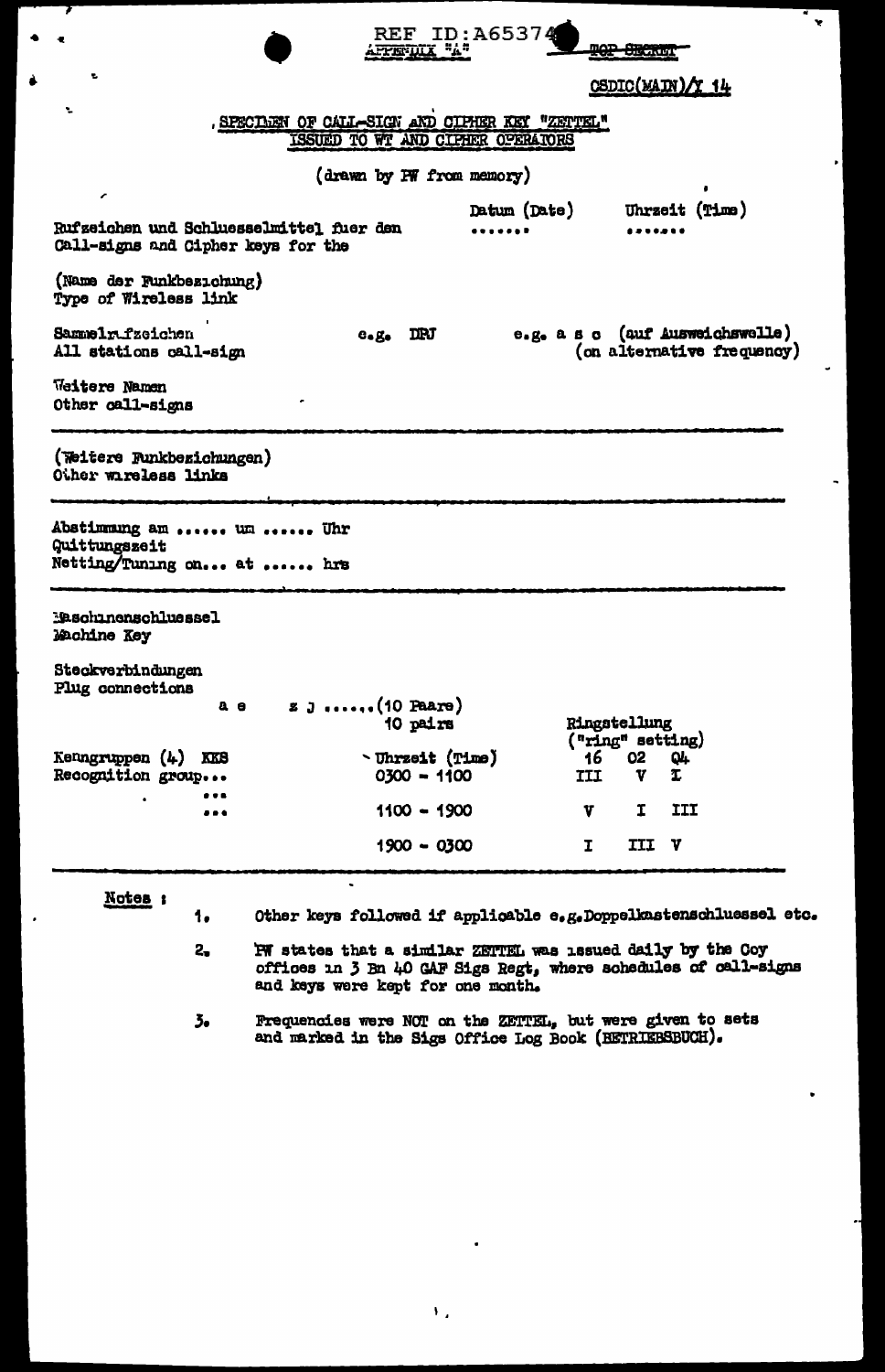

**101 BECKET** 

CSDIC(MAIN)/Y 14

ORDERS FOR DESTRUCTION OF SIGS EQUIPMENT LIABLE TO FALL INTO ENEW HANDS

(reconstructed by PW from memory)

## WT Transmitter and Receiver

Remove valves and bury them.

Use pick or hammer to smash condensers and coils.

Pour petrol over apparatus.

To complete destruction of the whole WT set place a 3kg charge and assault demolition charge near set and set off.

Bury remains.

## Rectifier and all apparatus equipped with valves, condensers, etc.

Same as above, but if no time is available, destroy after a/m apparatus.

Meld telephones FF33, cable drums, collapsible radio masts, testing instruments

> To be broken up and parts mixed up and scattered, cables cut up, scales and indicators to be rendered unidentifiable, then as above.

### Generators

To be destroyed by explosive charge or set on fire. High voltage machine to be broken in pieces. Sparking plugs and brushes to be removed and destroyed separately. Fuel vo be emptied ard disposed of - if no time is available it should be set on fire with tracer.

## Secret Documents

A petrol lighter should be kept in the safe with the docs. In some units instructions order blasting cartridges and time fuzes (15m = 15 secs) to be kept there also. After STALINGRAD RT tables were enamelled so that they could be destroyed with a hammer.

Enigna Cipher machine

Remove drums, cut the wires of the plug connections. Try to amash up drums and bury remains, otherwise take back. Pour petrol over machine and destroy by use of explosive charge.